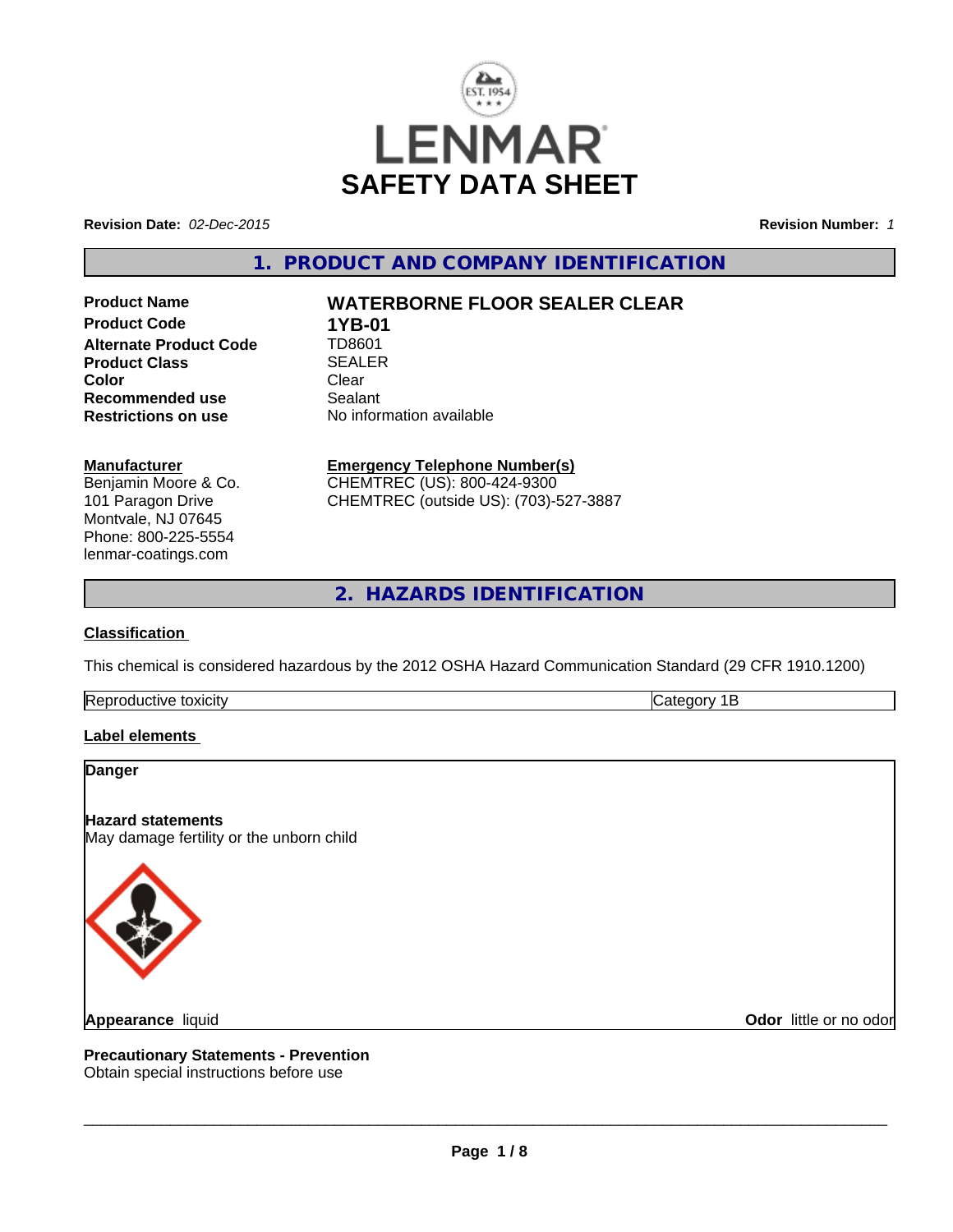Do not handle until all safety precautions have been read and understood Use personal protective equipment as required

### **Precautionary Statements - Response**

If exposed or concerned get medical attention

# **Precautionary Statements - Storage**

Store locked up

#### **Precautionary Statements - Disposal**

Dispose of contents/container to an approved waste disposal plant

# **Hazards not otherwise classified (HNOC)**

Not Applicable

#### **Other information** No information available

# **Other Hazards**

**IMPORTANT:** Designed to be mixed with other components. Mixture will have hazards of all components. Before opening packages, read all warning labels. Follow all precautions.

# **3. COMPOSITION INFORMATION ON COMPONENTS**

 $\overline{\phantom{a}}$  ,  $\overline{\phantom{a}}$  ,  $\overline{\phantom{a}}$  ,  $\overline{\phantom{a}}$  ,  $\overline{\phantom{a}}$  ,  $\overline{\phantom{a}}$  ,  $\overline{\phantom{a}}$  ,  $\overline{\phantom{a}}$  ,  $\overline{\phantom{a}}$  ,  $\overline{\phantom{a}}$  ,  $\overline{\phantom{a}}$  ,  $\overline{\phantom{a}}$  ,  $\overline{\phantom{a}}$  ,  $\overline{\phantom{a}}$  ,  $\overline{\phantom{a}}$  ,  $\overline{\phantom{a}}$ 

| <b>Chemical Name</b>            | <b>CAS-No</b> | Weight % (max) |
|---------------------------------|---------------|----------------|
| 2-Butoxvethanol                 | 111-76-2      |                |
| -Methyl-2-pyrrolidinone         | 872-50-4      | ∪.⊾            |
| Sodium C14-C16 olefin sulfonate | 68439-57-6    | v.J            |

|                                                  | 4. FIRST AID MEASURES                                                                              |
|--------------------------------------------------|----------------------------------------------------------------------------------------------------|
| <b>General Advice</b>                            | No hazards which require special first aid measures.                                               |
| <b>Eye Contact</b>                               | Rinse thoroughly with plenty of water for at least 15 minutes and consult a<br>physician.          |
| <b>Skin Contact</b>                              | Wash off immediately with soap and plenty of water removing all contaminated<br>clothes and shoes. |
| <b>Inhalation</b>                                | Move to fresh air. If symptoms persist, call a physician.                                          |
| Ingestion                                        | Clean mouth with water and afterwards drink plenty of water. Consult a physician<br>if necessary.  |
| <b>Most Important</b><br><b>Symptoms/Effects</b> | None known.                                                                                        |
| <b>Notes To Physician</b>                        | Treat symptomatically.                                                                             |
|                                                  | 5. FIRE-FIGHTING MEASURES                                                                          |

**Suitable Extinguishing Media** Media Use extinguishing measures that are appropriate to local circumstances and the surrounding environment.

**Protective Equipment And Precautions For Firefighters**

As in any fire, wear self-contained breathing apparatus pressure-demand, MSHA/NIOSH (approved or equivalent)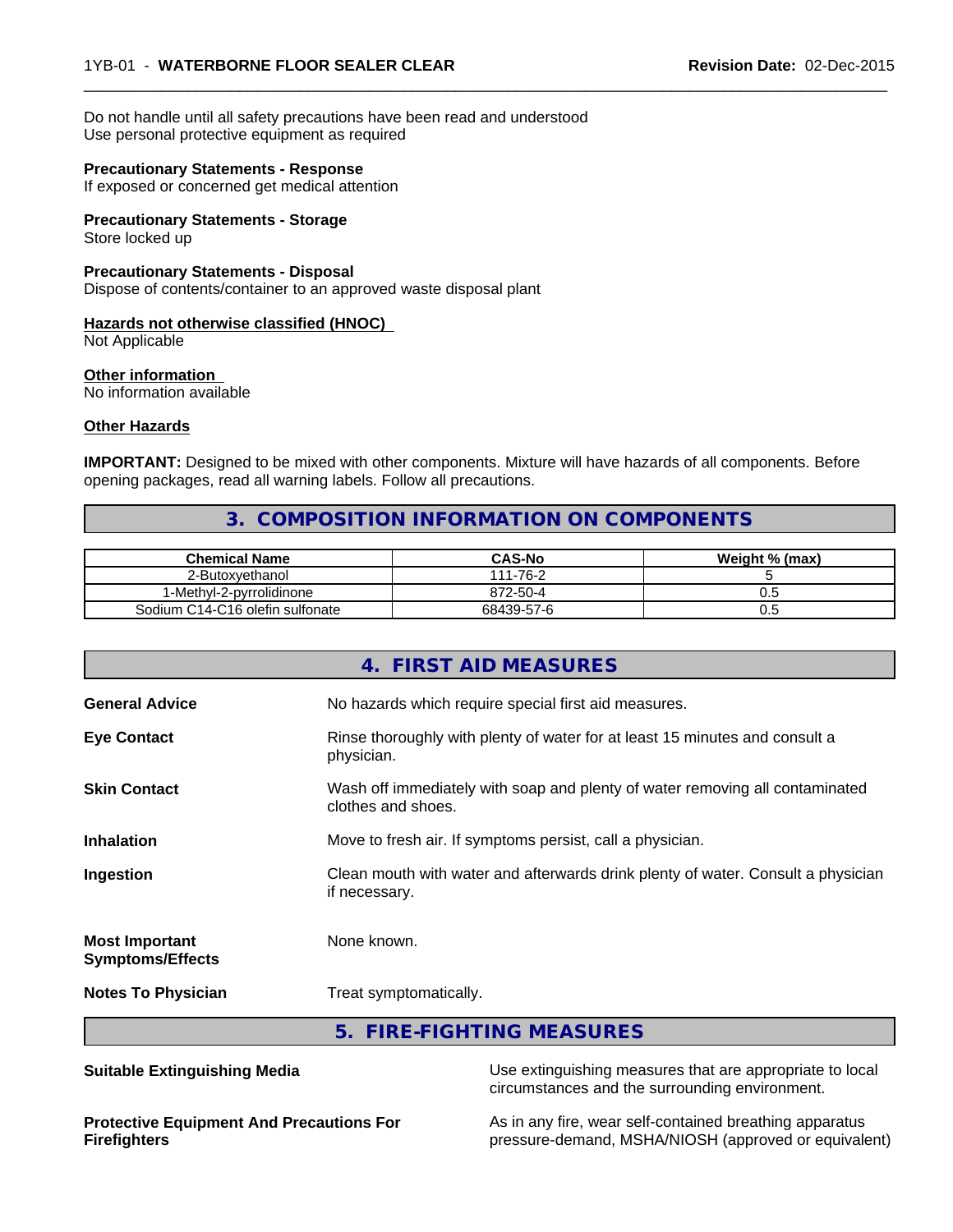|                                                                                                                                   |                                                   | and full protective gear.                          |                                                     |
|-----------------------------------------------------------------------------------------------------------------------------------|---------------------------------------------------|----------------------------------------------------|-----------------------------------------------------|
|                                                                                                                                   | <b>Specific Hazards Arising From The Chemical</b> | extreme heat.                                      | Closed containers may rupture if exposed to fire or |
| <b>Sensitivity To Mechanical Impact</b>                                                                                           |                                                   | No                                                 |                                                     |
| <b>Sensitivity To Static Discharge</b>                                                                                            |                                                   | No                                                 |                                                     |
| <b>Flash Point Data</b><br>Flash Point (°F)<br>Flash Point (°C)<br><b>Flash Point Method</b><br><b>Flammability Limits In Air</b> |                                                   | Not applicable<br>Not applicable<br>Not applicable |                                                     |
| <b>Lower Explosion Limit</b><br><b>Upper Explosion Limit</b>                                                                      |                                                   | Not applicable<br>Not applicable                   |                                                     |
| <b>NFPA</b><br>Health: 1                                                                                                          | Flammability: 0                                   | Instability: 0                                     | <b>Special: Not Applicable</b>                      |
| <b>NFPA Legend</b><br>0 - Not Hazardous<br>1 - Slightly<br>2 - Moderate                                                           |                                                   |                                                    |                                                     |

 $\overline{\phantom{a}}$  ,  $\overline{\phantom{a}}$  ,  $\overline{\phantom{a}}$  ,  $\overline{\phantom{a}}$  ,  $\overline{\phantom{a}}$  ,  $\overline{\phantom{a}}$  ,  $\overline{\phantom{a}}$  ,  $\overline{\phantom{a}}$  ,  $\overline{\phantom{a}}$  ,  $\overline{\phantom{a}}$  ,  $\overline{\phantom{a}}$  ,  $\overline{\phantom{a}}$  ,  $\overline{\phantom{a}}$  ,  $\overline{\phantom{a}}$  ,  $\overline{\phantom{a}}$  ,  $\overline{\phantom{a}}$ 

- 
- 3 High
- 4 Severe

*The ratings assigned are only suggested ratings, the contractor/employer has ultimate responsibilities for NFPA ratings where this system is used.*

*Additional information regarding the NFPA rating system is available from the National Fire Protection Agency (NFPA) at www.nfpa.org.*

# **6. ACCIDENTAL RELEASE MEASURES**

| <b>Incompatible Materials</b>    | No information available                                                                                                                                                         |  |
|----------------------------------|----------------------------------------------------------------------------------------------------------------------------------------------------------------------------------|--|
| <b>Storage</b>                   | Keep container tightly closed. Keep out of the reach of children.                                                                                                                |  |
| Handling                         | Avoid contact with skin, eyes and clothing. Avoid breathing vapors, spray mists or<br>sanding dust. In case of insufficient ventilation, wear suitable respiratory<br>equipment. |  |
|                                  | 7. HANDLING AND STORAGE                                                                                                                                                          |  |
| <b>Methods For Clean-Up</b>      | Soak up with inert absorbent material. Sweep up and shovel into suitable<br>containers for disposal.                                                                             |  |
| <b>Environmental Precautions</b> | See Section 12 for additional Ecological Information.                                                                                                                            |  |
| <b>Other Information</b>         | Prevent further leakage or spillage if safe to do so.                                                                                                                            |  |
| <b>Personal Precautions</b>      | Avoid contact with skin, eyes and clothing. Ensure adequate ventilation.                                                                                                         |  |

# **8. EXPOSURE CONTROLS / PERSONAL PROTECTION**

# **Exposure Limits**

| <b>Chemical Name</b> | <b>ACGIH</b>                         | <b>OSHA</b>                           |
|----------------------|--------------------------------------|---------------------------------------|
| 2-Butoxvethanol      | <b>TWA</b><br>$\sim$ nom - .<br>∠∪ ' | <b>TWA</b><br>$50$ ppm $-$            |
|                      |                                      | <b>TWA</b><br>240 mg/m <sup>3</sup> - |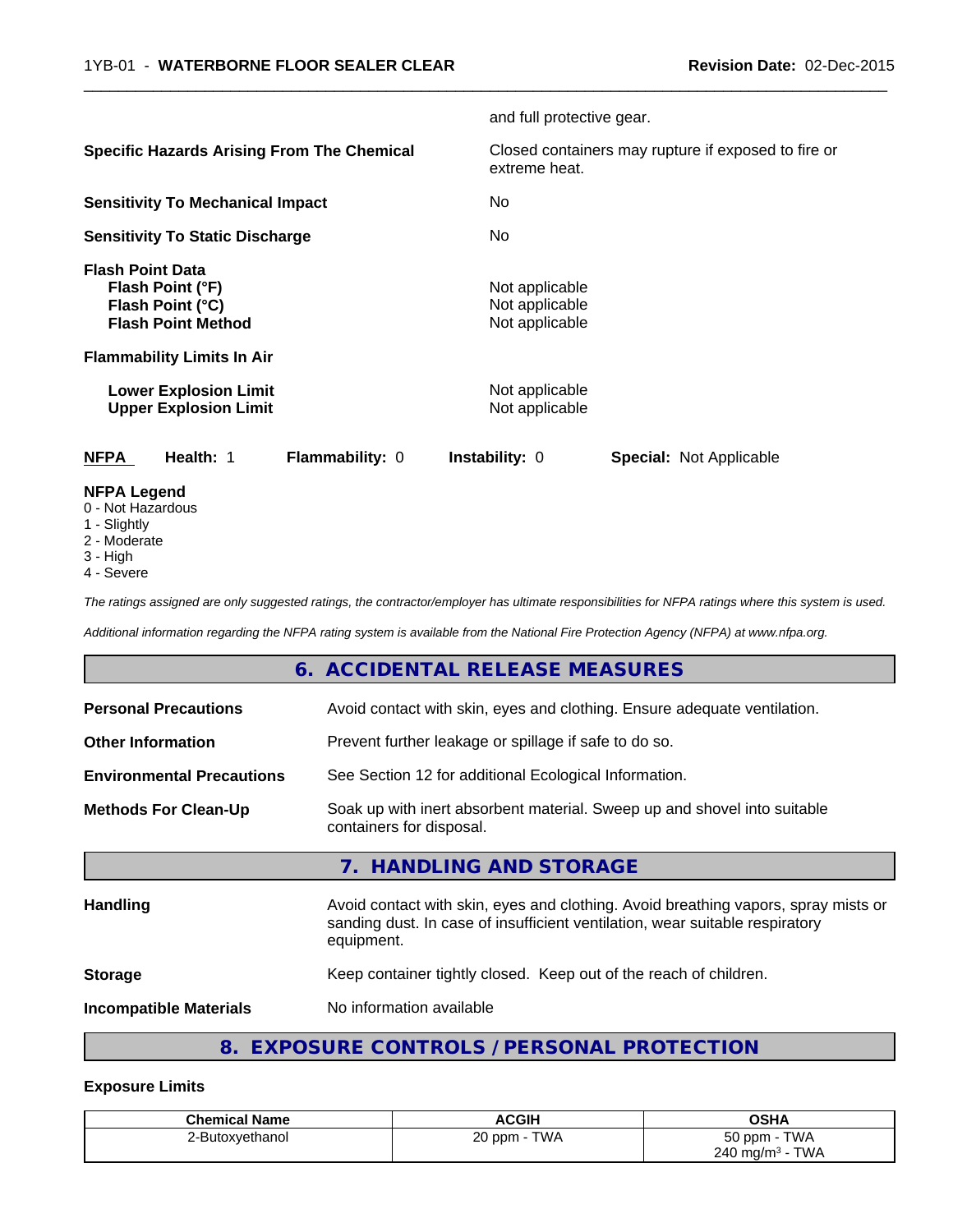|  |  |  | - ---<br>יו לי<br>nn.<br><br>apsorption<br>эг<br>זו<br>$\cdots$<br>אווח הי |
|--|--|--|----------------------------------------------------------------------------|
|--|--|--|----------------------------------------------------------------------------|

 $\overline{\phantom{a}}$  ,  $\overline{\phantom{a}}$  ,  $\overline{\phantom{a}}$  ,  $\overline{\phantom{a}}$  ,  $\overline{\phantom{a}}$  ,  $\overline{\phantom{a}}$  ,  $\overline{\phantom{a}}$  ,  $\overline{\phantom{a}}$  ,  $\overline{\phantom{a}}$  ,  $\overline{\phantom{a}}$  ,  $\overline{\phantom{a}}$  ,  $\overline{\phantom{a}}$  ,  $\overline{\phantom{a}}$  ,  $\overline{\phantom{a}}$  ,  $\overline{\phantom{a}}$  ,  $\overline{\phantom{a}}$ 

### **Legend**

ACGIH - American Conference of Governmental Industrial Hygienists Exposure Limits OSHA - Occupational Safety & Health Administration Exposure Limits N/E - Not Established

| <b>Engineering Measures</b>          | Ensure adequate ventilation, especially in confined areas.                                                                          |  |  |
|--------------------------------------|-------------------------------------------------------------------------------------------------------------------------------------|--|--|
| <b>Personal Protective Equipment</b> |                                                                                                                                     |  |  |
| <b>Eye/Face Protection</b>           | Safety glasses with side-shields.                                                                                                   |  |  |
| <b>Skin Protection</b>               | Protective gloves and impervious clothing.                                                                                          |  |  |
| <b>Respiratory Protection</b>        | In case of insufficient ventilation wear suitable respiratory equipment.                                                            |  |  |
| <b>Hygiene Measures</b>              | Avoid contact with skin, eyes and clothing. Remove and wash contaminated<br>clothing before re-use. Wash thoroughly after handling. |  |  |

# **9. PHYSICAL AND CHEMICAL PROPERTIES**

| Appearance                                     | liquid                   |
|------------------------------------------------|--------------------------|
| Odor                                           | little or no odor        |
| <b>Odor Threshold</b>                          | No information available |
| Density (Ibs/gal)                              | $8.5 - 8.6$              |
| <b>Specific Gravity</b>                        | $1.01 - 1.03$            |
| рH                                             | No information available |
| <b>Viscosity (cps)</b>                         | No information available |
| <b>Solubility</b>                              | No information available |
| <b>Water Solubility</b>                        | No information available |
| <b>Evaporation Rate</b>                        | No information available |
| <b>Vapor Pressure</b>                          | No information available |
| <b>Vapor Density</b>                           | No information available |
| Wt. % Solids                                   | $25 - 35$                |
| Vol. % Solids                                  | $20 - 30$                |
| Wt. % Volatiles                                | $65 - 75$                |
| Vol. % Volatiles                               | $70 - 80$                |
| <b>VOC Regulatory Limit (g/L)</b>              | < 275                    |
| <b>Boiling Point (°F)</b>                      | 212                      |
| <b>Boiling Point (°C)</b>                      | 100                      |
| <b>Freezing Point (°F)</b>                     | 32                       |
| <b>Freezing Point (°C)</b>                     | 0                        |
| Flash Point (°F)                               | Not applicable           |
| Flash Point (°C)                               | Not applicable           |
| <b>Flash Point Method</b>                      | Not applicable           |
| <b>Flammability (solid, gas)</b>               | Not applicable           |
| <b>Upper Explosion Limit</b>                   | Not applicable           |
| <b>Lower Explosion Limit</b>                   | Not applicable           |
| <b>Autoignition Temperature (°F)</b>           | No information available |
| <b>Autoignition Temperature (°C)</b>           | No information available |
| Decomposition Temperature (°F)                 | No information available |
| Decomposition Temperature (°C)                 | No information available |
| <b>Partition Coefficient (n-octanol/water)</b> | No information available |

# **10. STABILITY AND REACTIVITY**

**Reactivity** Not Applicable

**Chemical Stability** Stable under normal conditions.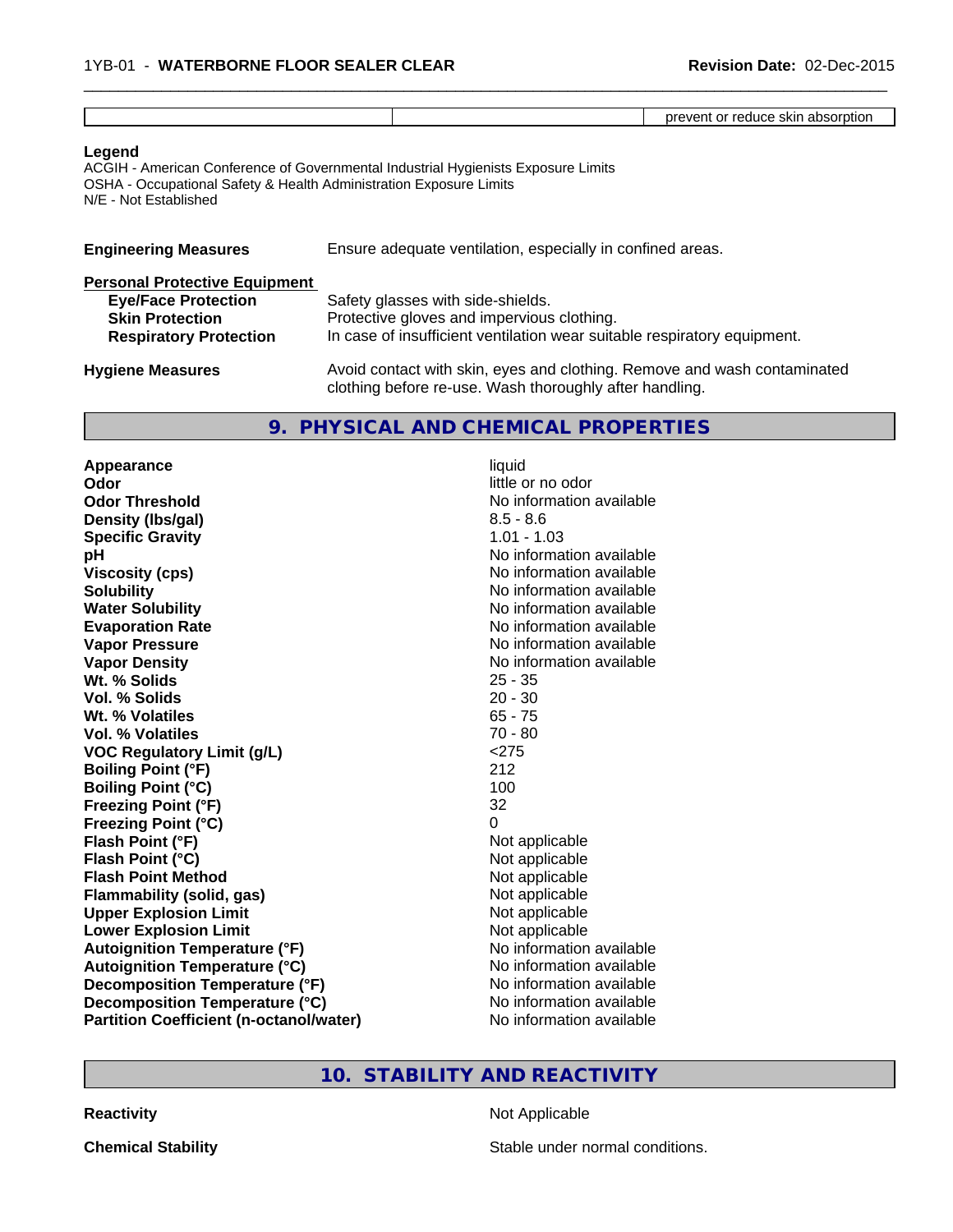$\frac{1}{2}$  , and the set of the set of the set of the set of the set of the set of the set of the set of the set of the set of the set of the set of the set of the set of the set of the set of the set of the set of the set

| <b>Conditions To Avoid</b>                                                                                                                                                                                                                                                                                                                                        |                                                                                                                                                                                                                                                                                                                                                                                                                                                                                                                                                                                  | Prevent from freezing.                                                                     |
|-------------------------------------------------------------------------------------------------------------------------------------------------------------------------------------------------------------------------------------------------------------------------------------------------------------------------------------------------------------------|----------------------------------------------------------------------------------------------------------------------------------------------------------------------------------------------------------------------------------------------------------------------------------------------------------------------------------------------------------------------------------------------------------------------------------------------------------------------------------------------------------------------------------------------------------------------------------|--------------------------------------------------------------------------------------------|
| <b>Incompatible Materials</b>                                                                                                                                                                                                                                                                                                                                     |                                                                                                                                                                                                                                                                                                                                                                                                                                                                                                                                                                                  | No materials to be especially mentioned.                                                   |
| <b>Hazardous Decomposition Products</b>                                                                                                                                                                                                                                                                                                                           |                                                                                                                                                                                                                                                                                                                                                                                                                                                                                                                                                                                  | None under normal use.                                                                     |
| <b>Possibility Of Hazardous Reactions</b>                                                                                                                                                                                                                                                                                                                         |                                                                                                                                                                                                                                                                                                                                                                                                                                                                                                                                                                                  | None under normal conditions of use.                                                       |
|                                                                                                                                                                                                                                                                                                                                                                   |                                                                                                                                                                                                                                                                                                                                                                                                                                                                                                                                                                                  | 11. TOXICOLOGICAL INFORMATION                                                              |
| <b>Product Information</b>                                                                                                                                                                                                                                                                                                                                        |                                                                                                                                                                                                                                                                                                                                                                                                                                                                                                                                                                                  |                                                                                            |
| Information on likely routes of exposure                                                                                                                                                                                                                                                                                                                          |                                                                                                                                                                                                                                                                                                                                                                                                                                                                                                                                                                                  |                                                                                            |
| <b>Principal Routes of Exposure</b>                                                                                                                                                                                                                                                                                                                               | Eye contact, skin contact and inhalation.                                                                                                                                                                                                                                                                                                                                                                                                                                                                                                                                        |                                                                                            |
| <b>Acute Toxicity</b>                                                                                                                                                                                                                                                                                                                                             |                                                                                                                                                                                                                                                                                                                                                                                                                                                                                                                                                                                  |                                                                                            |
| <b>Product Information</b>                                                                                                                                                                                                                                                                                                                                        | No information available                                                                                                                                                                                                                                                                                                                                                                                                                                                                                                                                                         |                                                                                            |
| Information on toxicological effects                                                                                                                                                                                                                                                                                                                              |                                                                                                                                                                                                                                                                                                                                                                                                                                                                                                                                                                                  |                                                                                            |
| <b>Symptoms</b>                                                                                                                                                                                                                                                                                                                                                   | No information available                                                                                                                                                                                                                                                                                                                                                                                                                                                                                                                                                         |                                                                                            |
|                                                                                                                                                                                                                                                                                                                                                                   |                                                                                                                                                                                                                                                                                                                                                                                                                                                                                                                                                                                  | Delayed and immediate effects as well as chronic effects from short and long-term exposure |
| Eye contact<br><b>Skin contact</b><br>Inhalation<br>Ingestion<br>Sensitization:<br><b>Neurological Effects</b><br><b>Mutagenic Effects</b><br><b>Reproductive Effects</b><br><b>Developmental Effects</b><br><b>Target Organ Effects</b><br><b>STOT - single exposure</b><br><b>STOT - repeated exposure</b><br>Other adverse effects<br><b>Aspiration Hazard</b> | May cause slight irritation.<br>Substance may cause slight skin irritation. Prolonged or repeated contact may dry<br>skin and cause irritation.<br>May cause irritation of respiratory tract.<br>Ingestion may cause gastrointestinal irritation, nausea, vomiting and diarrhea.<br>No information available<br>No information available.<br>No information available.<br>No information available.<br>No information available.<br>No information available.<br>No information available.<br>No information available.<br>No information available.<br>No information available |                                                                                            |
| <b>Numerical measures of toxicity</b>                                                                                                                                                                                                                                                                                                                             |                                                                                                                                                                                                                                                                                                                                                                                                                                                                                                                                                                                  |                                                                                            |
| The following values are calculated based on chapter 3.1 of the GHS document                                                                                                                                                                                                                                                                                      |                                                                                                                                                                                                                                                                                                                                                                                                                                                                                                                                                                                  |                                                                                            |
| <b>ATEmix (oral)</b><br><b>ATEmix (dermal)</b><br><b>ATEmix (inhalation-dust/mist)</b><br><b>ATEmix (inhalation-vapor)</b>                                                                                                                                                                                                                                        | 8354 mg/kg<br>22403 mg/kg<br>35.5 mg/L<br>9165 mg/L                                                                                                                                                                                                                                                                                                                                                                                                                                                                                                                              |                                                                                            |
| <b>Component</b>                                                                                                                                                                                                                                                                                                                                                  |                                                                                                                                                                                                                                                                                                                                                                                                                                                                                                                                                                                  |                                                                                            |
| <b>Acute Toxicity</b>                                                                                                                                                                                                                                                                                                                                             |                                                                                                                                                                                                                                                                                                                                                                                                                                                                                                                                                                                  |                                                                                            |
| 2-Butoxyethanol<br>LD50 Oral: 470 mg/kg (Rat)                                                                                                                                                                                                                                                                                                                     |                                                                                                                                                                                                                                                                                                                                                                                                                                                                                                                                                                                  |                                                                                            |

LD50 Dermal: 220 mg/kg (Rabbit) LC50 Inhalation (Vapor): 450 ppm (Rat, 4 hr.)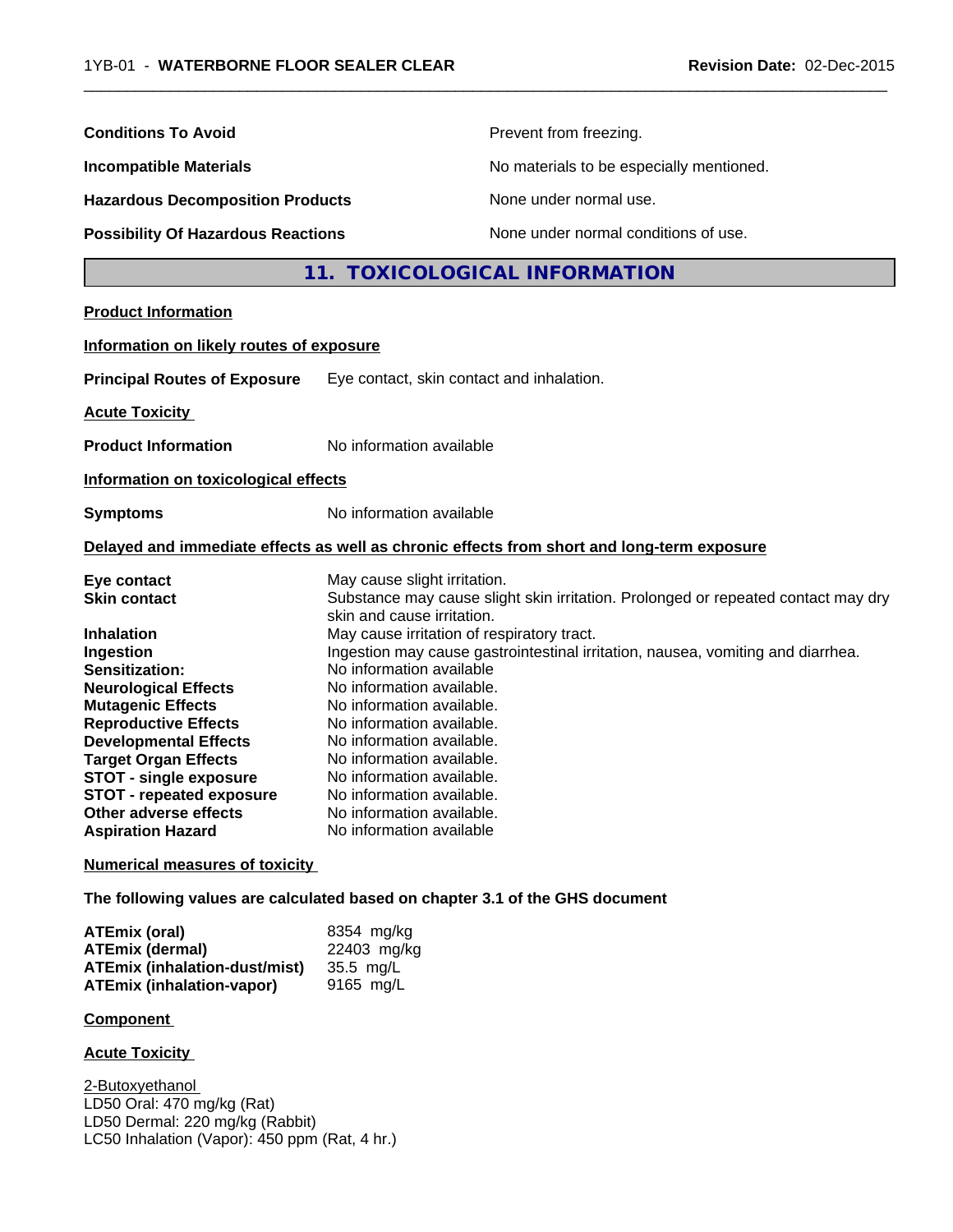1-Methyl-2-pyrrolidinone LD50 Oral: 3598 mg/kg (Rat) LD50 Dermal: 2000 mg/kg (Rabbit)

### **Carcinogenicity**

*There are no known carcinogenic chemicals in this product above reportable levels.*

**12. ECOLOGICAL INFORMATION**

 $\overline{\phantom{a}}$  ,  $\overline{\phantom{a}}$  ,  $\overline{\phantom{a}}$  ,  $\overline{\phantom{a}}$  ,  $\overline{\phantom{a}}$  ,  $\overline{\phantom{a}}$  ,  $\overline{\phantom{a}}$  ,  $\overline{\phantom{a}}$  ,  $\overline{\phantom{a}}$  ,  $\overline{\phantom{a}}$  ,  $\overline{\phantom{a}}$  ,  $\overline{\phantom{a}}$  ,  $\overline{\phantom{a}}$  ,  $\overline{\phantom{a}}$  ,  $\overline{\phantom{a}}$  ,  $\overline{\phantom{a}}$ 

# **Ecotoxicity Effects**

The environmental impact of this product has not been fully investigated.

### **Product Information**

### **Acute Toxicity to Fish**

No information available

# **Acute Toxicity to Aquatic Invertebrates**

No information available

#### **Acute Toxicity to Aquatic Plants**

No information available

#### **Persistence / Degradability**

No information available.

#### **Bioaccumulation / Accumulation**

No information available.

#### **Mobility in Environmental Media**

No information available.

#### **Ozone**

No information available

### **Component**

#### **Acute Toxicity to Fish**

2-Butoxyethanol LC50: 1490 mg/L (Bluegill sunfish - 96 hr.)

#### **Acute Toxicity to Aquatic Invertebrates**

No information available

#### **Acute Toxicity to Aquatic Plants**

No information available

|                              | 13. DISPOSAL CONSIDERATIONS                                                                                                                                                                                                           |  |
|------------------------------|---------------------------------------------------------------------------------------------------------------------------------------------------------------------------------------------------------------------------------------|--|
| <b>Waste Disposal Method</b> | Dispose of in accordance with federal, state, provincial, and local regulations.<br>Local requirements may vary, consult your sanitation department or<br>state-designated environmental protection agency for more disposal options. |  |
|                              | 14. TRANSPORT INFORMATION                                                                                                                                                                                                             |  |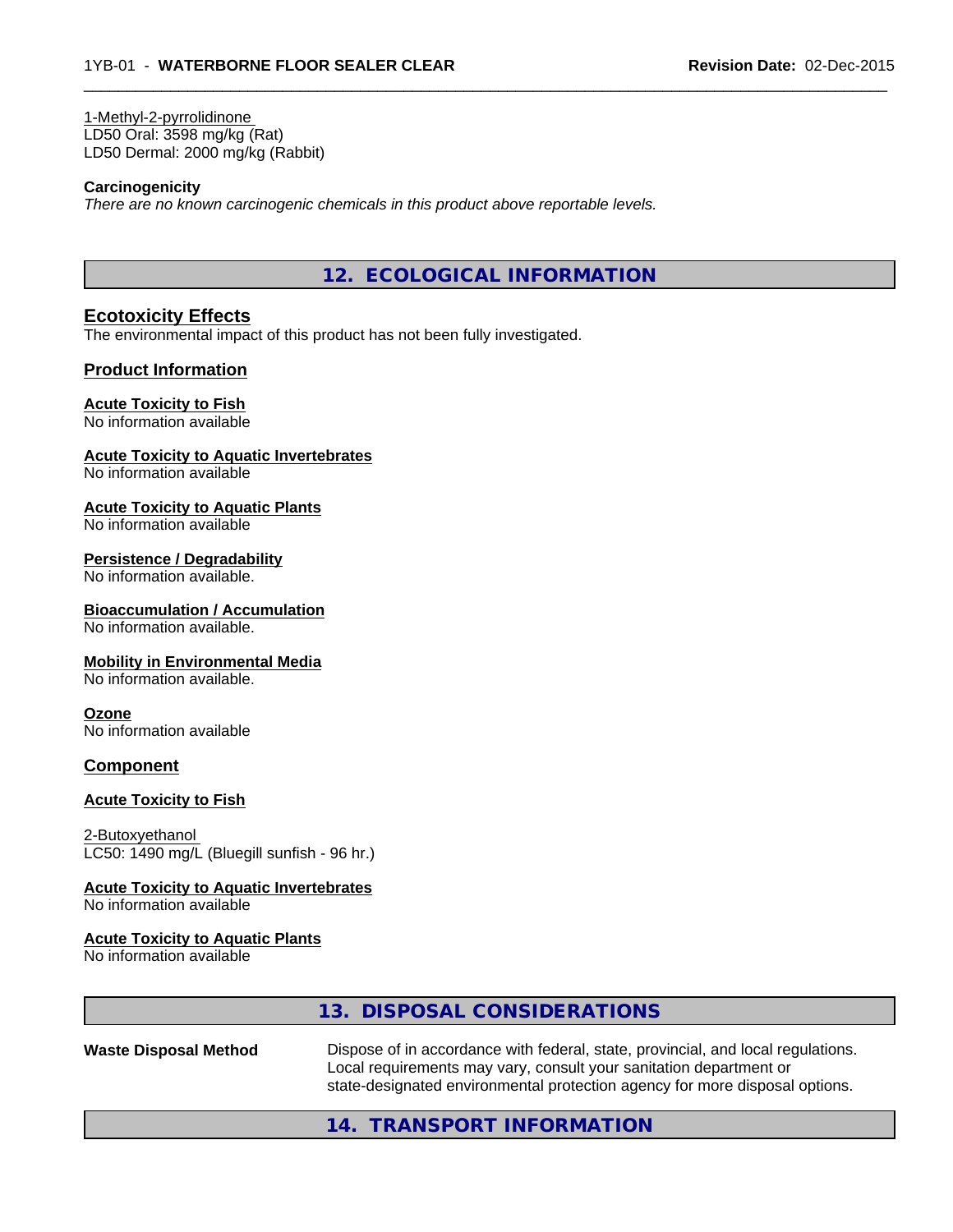| <b>DOT</b>        | Not regulated |
|-------------------|---------------|
| <b>ICAO/IATA</b>  | Not regulated |
| <b>IMDG / IMO</b> | Not regulated |

**15. REGULATORY INFORMATION**

 $\overline{\phantom{a}}$  ,  $\overline{\phantom{a}}$  ,  $\overline{\phantom{a}}$  ,  $\overline{\phantom{a}}$  ,  $\overline{\phantom{a}}$  ,  $\overline{\phantom{a}}$  ,  $\overline{\phantom{a}}$  ,  $\overline{\phantom{a}}$  ,  $\overline{\phantom{a}}$  ,  $\overline{\phantom{a}}$  ,  $\overline{\phantom{a}}$  ,  $\overline{\phantom{a}}$  ,  $\overline{\phantom{a}}$  ,  $\overline{\phantom{a}}$  ,  $\overline{\phantom{a}}$  ,  $\overline{\phantom{a}}$ 

# **International Inventories**

| <b>TSCA: United States</b> | Yes - All components are listed or exempt. |
|----------------------------|--------------------------------------------|
| <b>DSL: Canada</b>         | Yes - All components are listed or exempt. |

# **Federal Regulations**

# **SARA 311/312 hazardous categorization**

| Acute Health Hazard               | Yes |
|-----------------------------------|-----|
| Chronic Health Hazard             | Nο  |
| Fire Hazard                       | Nο  |
| Sudden Release of Pressure Hazard | Nο  |
| Reactive Hazard                   | Nο  |

# **SARA 313**

Section 313 of Title III of the Superfund Amendments and Reauthorization Act of 1986 (SARA). This product contains a chemical or chemicals which are subject to the reporting requirements of the Act and Title 40 of the Code of Federal Regulations, Part 372:

| <b>Chemical Name</b>              | CAS-No        | Weight % (max) | <b>CERCLA/SARA 313</b><br>(de minimis concentration) |
|-----------------------------------|---------------|----------------|------------------------------------------------------|
| 2-Butoxyethanol                   | ،11-76-2      |                |                                                      |
| Diethylene glycol monoethyl ether | $11 - 90 - 0$ |                |                                                      |

# **Clean Air Act,Section 112 Hazardous Air Pollutants (HAPs) (see 40 CFR 61)**

This product contains the following HAPs:

| <b>Chemical Name</b> | CAS-No   | Weight % (max) | <b>Hazardous Air Pollutant</b> |
|----------------------|----------|----------------|--------------------------------|
| 2-Butoxyethanol      | 111-76-2 |                | (HAP)<br>∟isted                |

# **State Regulations**

# **California Proposition 65**

This product may contain small amounts of materials known to the state of California to cause cancer or reproductive *harm.*

### **State Right-to-Know**

| Chemical<br>. .<br><b>Name</b>       | sachusetts<br>Mas | <b>Jersev</b><br><b>New</b> | Pennsylvania |
|--------------------------------------|-------------------|-----------------------------|--------------|
| 2-Butoxvethanol                      |                   |                             |              |
| <sup>1</sup> -Methyl-2-pyrrolidinone |                   |                             |              |

**Legend**